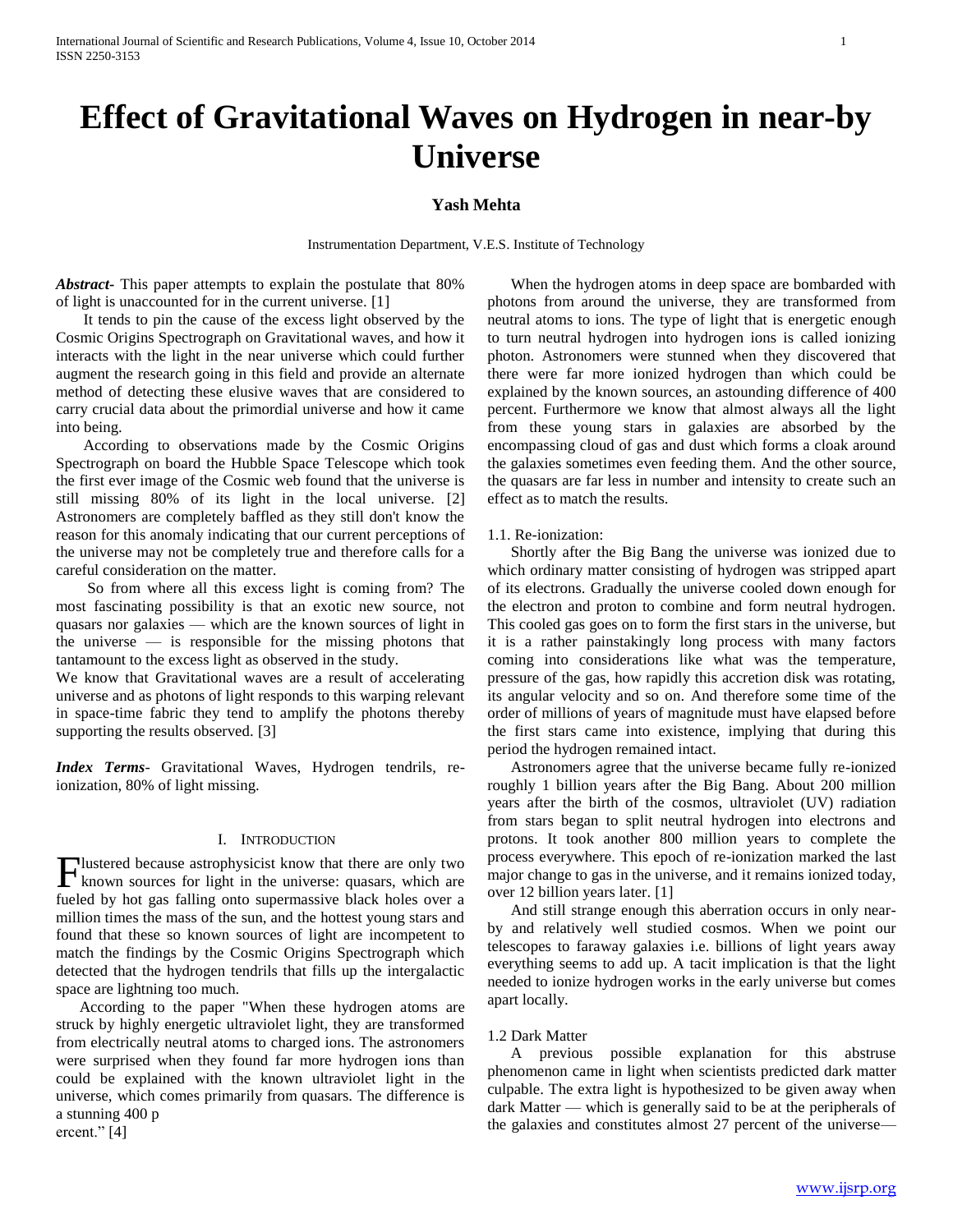decays to give out that extra supply of energy required for the observations to hold true. [5]

 Dark matter is said to consist of WIMP (weakly interacting massive particles) which are said to be their own pseudo particle. Therefore when they come in contact they annihilate to produce gamma rays and additionally if they are unstable they could decay into standard model particle for example an antiprotons or positrons emanating from region of areas with high dark energy density. The detection of such a signal though is not a conclusive evidence for dark matter, as the production of gamma rays from other sources is not fully understood. [6]. And therefore we turn to gravitational waves that might provide another perspective for this phenomenon.

#### 1.3. Gravitational Waves

 Albert Einstein predicted the existence of gravitational waves in 1916 as part of the theory of general relativity. In Einstein's theory "Space and time are aspects of a single measurable reality called space-time. Matter and energy are two expressions of a single material. We can think of space-time as a fabric; the presence of large amounts of mass or energy distorts space-time – in essence causing the fabric to warp – and we observe this warping as gravity".<sup>[6]</sup> [7]. A more massive moving object will produce more powerful waves, and objects that move very quickly will produce more waves over a certain time period. When large masses move suddenly, a region of the space-time curvature ripples outward, spreading as waves in much the way as ripples on the surface of an agitated pond. When two dense objects such as neutron stars or black holes orbit each other, space-time is stirred by their motion and gravitational energy ripples throughout the universe. [6]

#### II. FINDING

 We know that the universe is expanding at an accelerated rate, in formal terms, this means that the cosmic scale factor, given by

# $p(t) = p_{0}(t) * a(t)$

has a positive second derivative, which follows directly from Newton's law of motion.

where,

p(t): is the position of an object at any given time

 $\mathbf{p}_{\mathbf{o}}(t)$  is the current position of the object, and

 $a(t)$ : the scale factor corresponding to  $p(t)$ , which explains how close or how far objects are in space.

 Now since space is expanding there definitely ought to be a greater presence of Gravitational waves which follows implicitly from general relativity. We also know that photons are affected by gravitational fields not because photons have mass, but because gravitational fields (in particular, strong gravitational fields,) change the shape of space-time. The photons are responding to the curvature in space-time, not directly to the gravitational field.

 To understand that why there is a sudden increase in light in the local vicinity of our own and nearby galaxies, we need to understand that gravitational waves are a by-product of the expanding universe i.e. greater the expansion the more packed and stronger these waves tend to be; and the universe is expanding at a relatively more accelerated rate in the local universe. However the orders of magnitude of how strong it is, is still on the very faint side and therefore it is very difficult to detect gravitational waves. But on other side Gravitational waves can travel over large cosmological distances without being damped and can pass through other matter, unlike radio waves which are easy to detect but gets scattered when travelling over large distances.

 From a recent paper published in the New Journal of Physics, Niclas Westerberg, et al., from institutions in the UK and Italy scientists carried out an experiment where-in they tried to simulate space-time in lab using thin graphene sheets and illuminating it with intense short laser beams thus producing the equivalence of periodic expansion and contraction of space-time and can be likened to Gravitational waves. They also predicted through calculations that these gravitational waves may amplify electromagnetic radiation, producing large numbers of photons that can potentially be detected. [3]. If correct boundary conditions are available Gravitational waves can give rise to emission of photons.

 The amplification observed is a kind of non-linear amplification where-in light of variable wavelength is emitted by optical parametric amplification process and is an attribute of some crystals. The input light beam of frequency  $w_s$  is divided non-linearly into two light beams such that  $w_s = w_1 + w_2$ , where  $w_1$ and  $w_2$  are the two output light beams. These two lowerfrequency beams are called the "signal" and "idler". [8] . The two output beams are comparatively weaker and more dispersed as compared to the input beam and to overcome this optical parametric amplification (OPA) is employed, wherein the input is  $w_s$  and  $w_1$ . The OPA distributes energy such that energy from  $w_s$  is given to  $w_1$  hence amplifying it and also creates a new beam with frequency such that  $w_s = w_1 + w_2$ .

 This new amplified beam that is obtained interacts with the hydrogen tendrils to create the observed result. However since the graphene sheet is wavelength thick only the oscillation does not occur inside the medium as in traditional parametric amplification but is rather the oscillation of the medium itself. Such parametric amplification are examples of the dynamic Casimir effect, in which photons are produced due to an accelerated or suddenly changing medium, which is analogous to accelerating space-time continuum.

#### III. CONCLUSION

 This reasons all points to that probably gravitational waves can hold key to the excessive light found in the nearby cosmos i.e. this can explain why there is more light at relatively smaller astronomical distances relative to us. They tend to stir up the space-time continuum in periodic expansion and contraction and thus provides the necessary conditions for the photons of light to amplify and cause the excess of ionization of the hydrogen tendrils that floats the intergalactic space. Further due to rapid expansion of the universe that is accelerating at a faster rate for